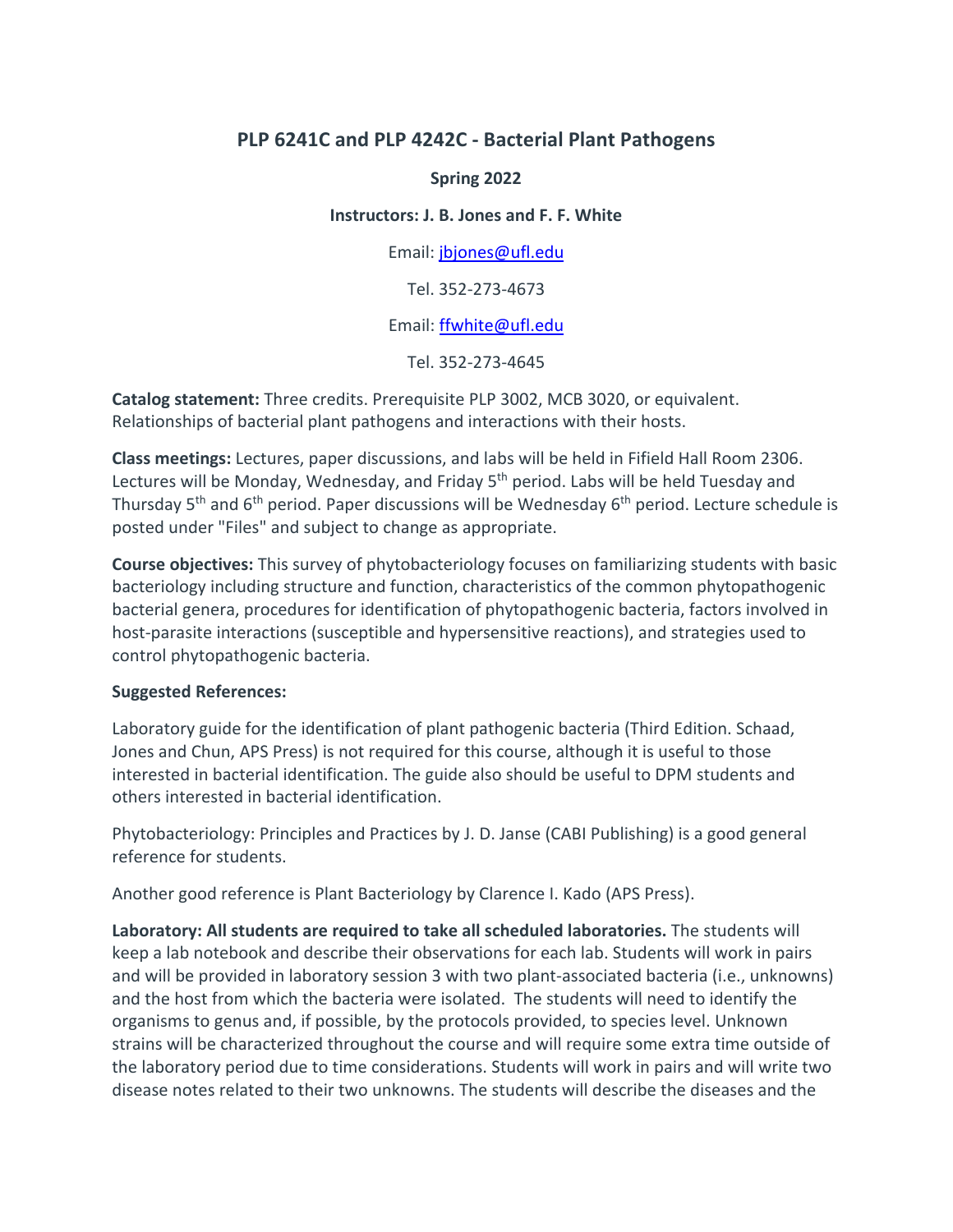steps used for accurate diagnosis. (see instructions:

**(http://apsjournals.apsnet.org/userimages/ContentEditor/1236780011229/pd\_author\_instru ctions.pdf (Links to an external site.))**

**Journal Club:** A one hour journal club will be conducted during the 6<sup>th</sup> period on designated Wednesdays as indicated in the lecture schedule. All students will participate in the journal club in which two papers will be discussed each week. The instructor will select the papers for discussion, and all students are required to read the papers. A discussion of each paper will be led by selected graduate students. The number of students responsible for preparing a presentation for each paper is dependent on the number of students in the class. All students will discuss the paper during the presentation. **It is imperative that all graduate students participate in discussions. We will also include questions from each paper on exams; therefore, each presentation should have a summary that includes 2-3 take-home messages. It is recommended that students submit their paper presentation for editing at least 1 day prior to the presentation.**

**Grading:** Three tests, including the final, will be given during the semester. Exams will constitute equal portions and account for 75% of the final grade. The laboratory and journal club will count for 15% (5% for disease note) and 10% of the grade, respectively. Five maximum extra credit points will be available on final exam for disease/pathogen association list. For undergraduates the requirements are similar. However, undergraduates need not prepare a presentation and are not required to discuss the papers.

| Laboratory   | 10  |
|--------------|-----|
| Disease note | 5   |
| Journal disc | 10  |
| Fxam 1       | 5   |
| Exam 2       | 25  |
| Final        | 25  |
|              | 100 |

**Grading scale** is 94-100 A; 90-93 A-; 87-89 B+; 84-86 B; 80-83 B-; 77-79 C+; 74-76 C; 70-73 C-; 67-69 D+; 64-66 D; 60-63 D-.

**Office hours:** Dr. Jones's office is Fifield Hall, Room 2553; Dr. White's office is Fifield Hall, Room 1443. If you have questions, please call to make an appointment, or stop by one of the offices. We are usually available to answer questions most times of the day.

The following statements are included at the request of the College of Agriculture: